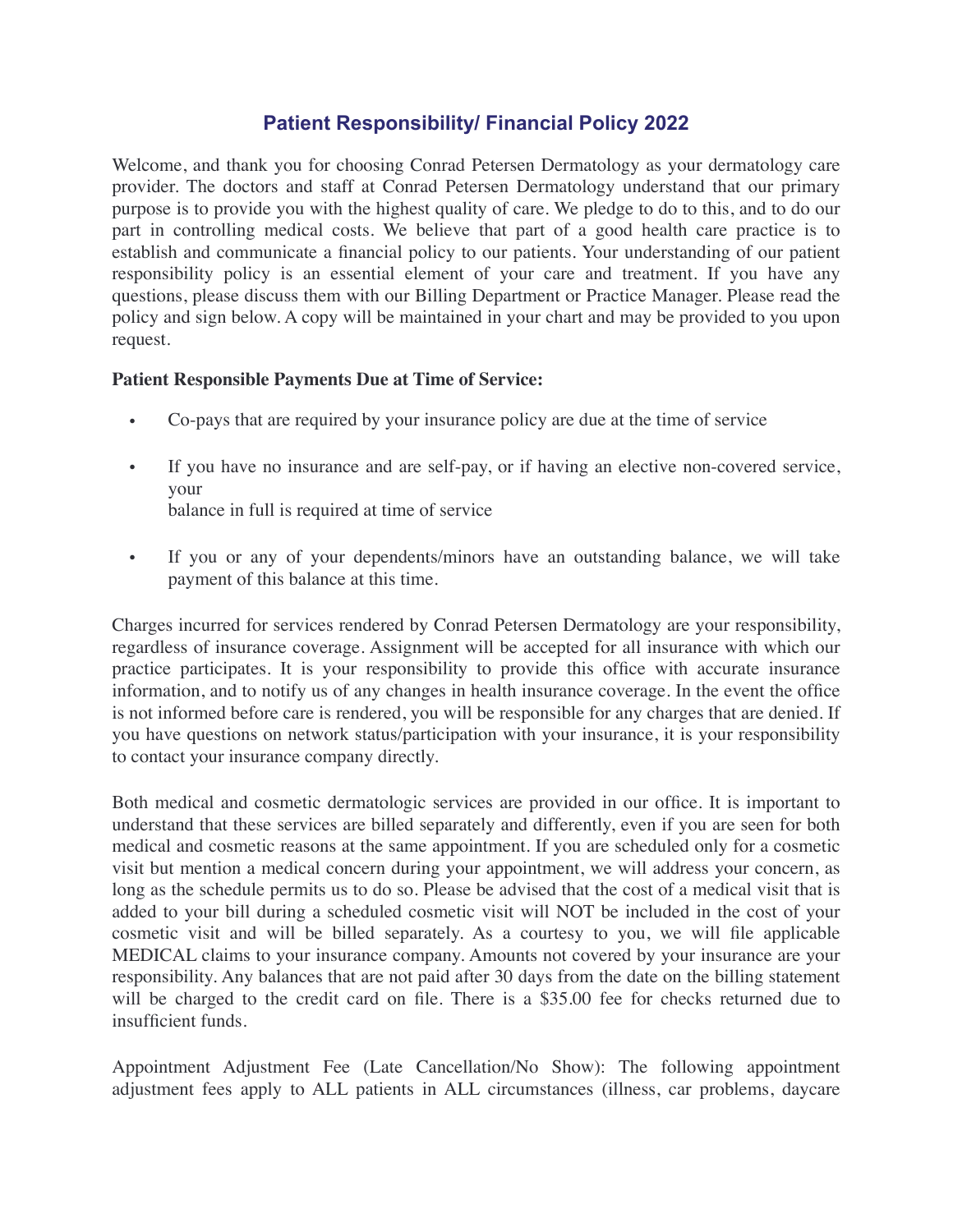issues, Covid, flight delays, scheduling conflict, etc.) when there is a change to the schedule with less than a 24-hour notice:

## **\$30 general dermatology appointment | \$50 cosmetic appointment | \$150 surgery appointment | \$100 cosmetic consultation**

Patients who fail to show or cancel/reschedule an appointment without a 24 hour notice will be charged the appropriate appointment adjustment fee. We will charge the credit card on file and email a receipt. No future appointments can be scheduled until no show fees are paid.

**Cosmetic Consultation:** A \$100 deposit is required when scheduling a new cosmetic consultation.

**Aesthetic Packages:** All packages expire six month after purchase.

**Laboratory/Pathology Charges:** Depending on your insurance carrier's policy, you may be required to pay a separate co-payment for any specimen taken during your visit.

**Collections:** Past due accounts are subject to collection proceedings. After 30 days past due we will attempt to run the card on file. If we are unable to run the card on file then we will send an additional statement. After 60 days your account will be turned over to our collection agency and you will be responsible for all collection and fees that the practice incurs as a result. We reserve the right to refuse to see any patient that has been placed into collections.

**Return Policy:** Products that are not tolerated well by the patient or are defective can be returned to the office within 30 days of purchase for a refund or exchange. Due to state laws, prescription products are not refundable.

**Credit Card on File:** Your credit card information is required when scheduling any appointments. This information is encrypted and stored securely online. Any remaining balance owed by you will be charged to your card 30 days after one billing statement has been sent to your billing address. You may access your billing statements through the Patient Portal. A copy of charges will be emailed to you. Please note that this will not compromise your ability to dispute a charge or your insurance company's determination of payment.

It is your responsibility to inform the front desk attendant which credit card you wish to charge any outstanding balances to. Patients who decline to store a Credit Card on file are required to put a deposit of \$150 for general medical appointments and \$250-\$500 for cosmetic and surgical appointments.

**Credit Card Charge Disputes:** Charge dispute must be brought to the attention of the Office Manger prior to disputing it through the bank/credit card company. Any fees associated with a credit card dispute filed through the bank/credit card company that violates any of the terms outlined in this financial policy will become your sole financial responsibility and the credit card on file will be charged